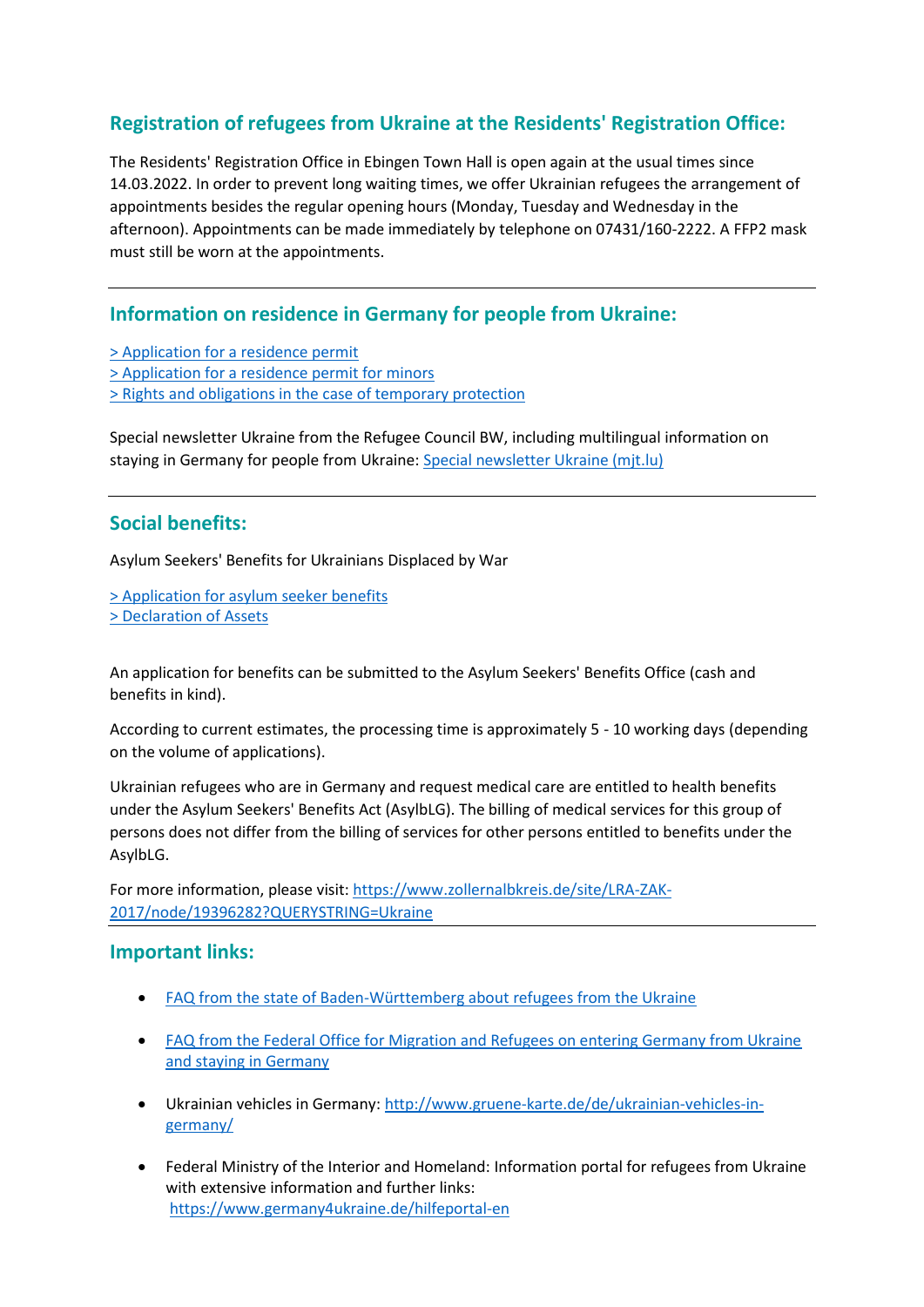- Federal Ministry for Foreign Affairs (Foreign Office): [https://www.auswaertiges](https://www.auswaertiges-amt.de/de/service/UKR?openAccordionId=item-2513220-0-panel)[amt.de/de/service/UKR?openAccordionId=item-2513220-0-panel](https://www.auswaertiges-amt.de/de/service/UKR?openAccordionId=item-2513220-0-panel)
- European Union: Information from the European Union for refugees from Ukraine [-https://ec.europa.eu/info/strategy/priorities-2019-2024/stronger-europe-world/eu](https://ec.europa.eu/info/strategy/priorities-2019-2024/stronger-europe-world/eu-solidarity-ukraine/eu-assistance-ukraine/information-people-fleeing-war-ukraine_en)[solidarity-ukraine/eu-assistance-ukraine/information-people-fleeing-war-ukraine\\_en](https://ec.europa.eu/info/strategy/priorities-2019-2024/stronger-europe-world/eu-solidarity-ukraine/eu-assistance-ukraine/information-people-fleeing-war-ukraine_en)
- [International Organization for Migration: https://germany.iom.int/de/information-for](International%20Organization%20for%20Migration:%20https:/germany.iom.int/de/information-for-people-who-flee-from-ukraine)[people-who-flee-from-ukraine](International%20Organization%20for%20Migration:%20https:/germany.iom.int/de/information-for-people-who-flee-from-ukraine)

## **Other help:**

 **DB ticket "helpukraine**" - free travel to any German train station for refugees The free ticket is valid for long-distance and local travel to any destination station. Ukrainian guests receive the ticket in all DB travel centers and DB agencies in Germany. More information about the ["helpukraine" ticket can be found here](https://www.deutschebahn.com/de/presse/pressestart_zentrales_uebersicht/Ticket-helpukraine-sichert-Gefluechteten-kostenfreie-Fahrt-zu-jedem-deutschen-Bahnhof--7314512).

#### **Free travel for Ukrainian refugees also in the naldo**

Refugees from the Ukraine receive free travel on German long-distance and local transport. This was decided by the industry association of the VDV in a special meeting. The free travel also applies to all means of transport in the entire naldo network area. The regulation applies until further notice. A valid Ukrainian identity document or the free "helpukraine" tickets, which are available in all DB travel centers and DB agencies in Germany, serve as a ticket. Multilingual information is available at bahn.de/helpukraine or via the Deutsche Bahn customer hotline at 030 – 2970. We ask that the driver and operating personnel as well as the controllers take note of and inform them.

- **Warning against human traffickers** and emergency and advice number [> Help with violence against women, children and pregnant women in need](https://www.albstadt.de/uploads/Hilfe%20bei%20Gewalt%20gegen%20Frauen%20_9564-00d23321110baa85f6ff3c7c4bf7dab2.PDF) [> Human Trafficking Warning](https://www.albstadt.de/uploads/Menschenhandel%20engl_3958-d5817a1ecc15a86d9208762943e39aa4.PDF)
- **Free SIM cards**" for refugees. More information at: [Deutsche Telekom](https://www.telekom.com/de/medien/medieninformationen/detail/kostenlose-sim-karten-fuer-gefluechtete-aus-der-ukraine-650244) [o2 Telefonica](https://www.telefonica.de/news/corporate/2022/03/hilfsaktion-o2-telefonica-stellt-sim-karten-und-wlan-router-fuer-gefluechtete-aus-ukraine-bereit.html) [Vodafone network](https://www.vodafone.de/newsroom/unternehmen/kostenloses-netz-fuer-fluechtlinge-unterkuenfte/)

**Hotline**:

The Ministry of Justice has set up a hotline for refugees from Ukraine. This is manned by Russian and Ukrainian-speaking employees and can be reached on 0800 70 22 500. More on this at: [https://www.baden](https://www.baden-wuerttemberg.de/de/service/presse/pressemitteilung/pid/hotline-fuer-fluechtende-aus-der-ukraine/)[wuerttemberg.de/de/service/presse/pressemitteilung/pid/hotline-fuer-fluechtende-aus-der](https://www.baden-wuerttemberg.de/de/service/presse/pressemitteilung/pid/hotline-fuer-fluechtende-aus-der-ukraine/)[ukraine/](https://www.baden-wuerttemberg.de/de/service/presse/pressemitteilung/pid/hotline-fuer-fluechtende-aus-der-ukraine/)

### **Housing offers and accommodation for Ukrainian war refugees:**

The city of Albstadt currently still has municipal housing available to accommodate refugees.

However, there is a district-wide search for housing for refugees.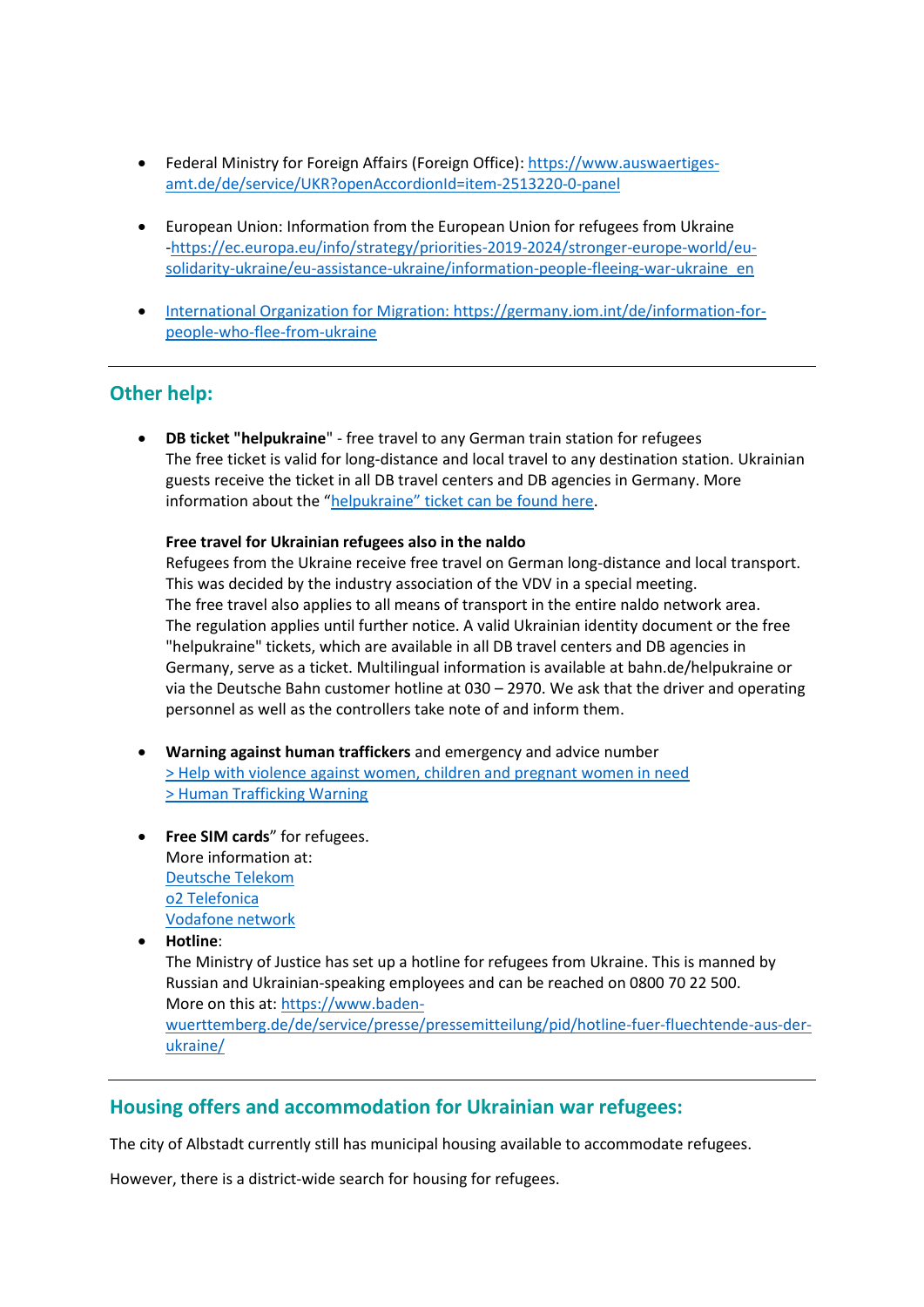Anyone wishing to provide living space can contact the accommodation authority of the Zollernalbkreis:

Email: fluechtlinge@zollernalbkreis.de, Phone: 07433 - 921311

Further information:

[FAQ of the state of Baden-Württemberg about refugees from Ukraine](https://www.justiz-bw.de/,Lde/Startseite/Auslaender+und+Fluechtlingspolitik/FAQ)

FAQ of the Federal Office for Migration and [Refugees on entry from Ukraine and residence in](https://www.bamf.de/SharedDocs/Anlagen/DE/AsylFluechtlingsschutz/faq-ukraine.html)  [Germany](https://www.bamf.de/SharedDocs/Anlagen/DE/AsylFluechtlingsschutz/faq-ukraine.html)

#### **Social projects in the surrounding area:**

Albstädter Tafelladen Bühlstrasse 7 72458 Albstadt

Who is allowed to shop at the Albstädter Tafel? Eligible to shop are people who receive the following benefits:

 Unemployment benefit II Basic income according to SGB II and SGB XII Aid according to the Asylum Seekers Benefits Act Housing benefit recipients

The basis for this is the presentation of a current benefit statement from the respective authority. Passes for shopping at the Tafel are available at the Caritas Center Albstadt (72458 Albstadt, August-Sauter-Straße 21).

DOMIZIEL Social department store Zollernalb e.V. Blumentalstraße 72336 Balingen-Frommern Offer of furniture, furnishings and tableware

DRK clothing store Auf dem Graben 13 72336 Balingen Clothing, shoes, accessories, bedding

KaufWaschCafé Bahnhofstrasse 13 72458 Albstadt Second-hand offer of clothing, linen, shoes, household articles, home textiles. In the laundromat there are washing machines, dryers and ironing station. The café invites you to linger.

SECONTIQUE Albstadt Sonnenstraße 33